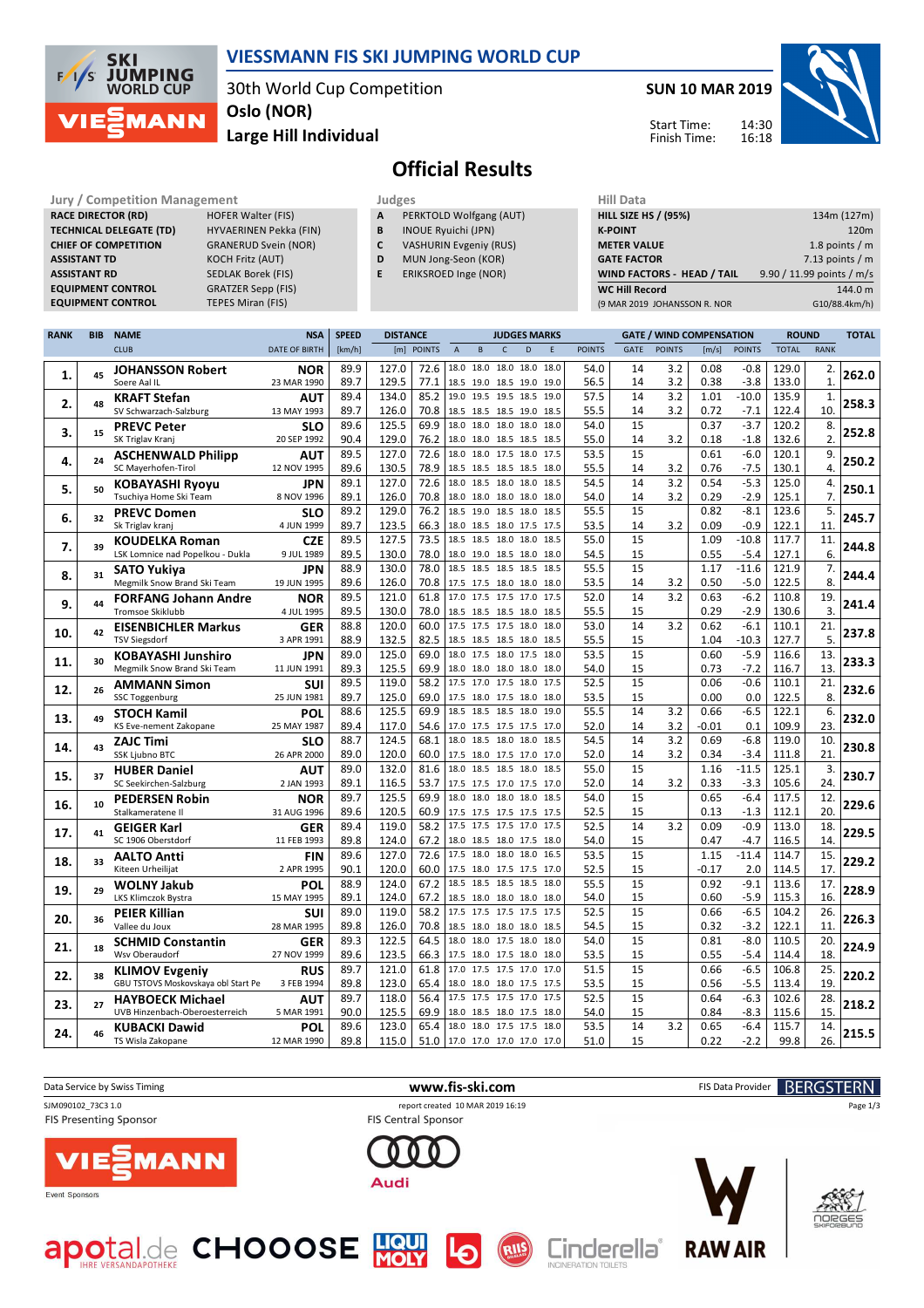

30th World Cup Competition **Oslo (NOR)**

**SUN 10 MAR 2019**

Start Time: Finish Time:



**Large Hill Individual**

**SKI** 

 $F/1/s$ 

**JUMPING**<br>WORLD CUP

**MANN** 

**Official Results**

| <b>RANK</b> | <b>BIB</b> | <b>NAME</b>                 | <b>NSA</b>           | <b>SPEED</b> | <b>DISTANCE</b> | <b>JUDGES MARKS</b>             |  |                          |  |   |                            |               | <b>GATE / WIND COMPENSATION</b> |               |       | <b>ROUND</b>  |              | <b>TOTAL</b> |       |
|-------------|------------|-----------------------------|----------------------|--------------|-----------------|---------------------------------|--|--------------------------|--|---|----------------------------|---------------|---------------------------------|---------------|-------|---------------|--------------|--------------|-------|
|             |            | <b>CLUB</b>                 | <b>DATE OF BIRTH</b> | [km/h]       |                 | [m] POINTS                      |  |                          |  | D |                            | <b>POINTS</b> | <b>GATE</b>                     | <b>POINTS</b> | [m/s] | <b>POINTS</b> | <b>TOTAL</b> | <b>RANK</b>  |       |
| 25.         |            | <b>AIGNER Clemens</b>       | <b>AUT</b>           | 89.8         | 116.5           | 53.7                            |  |                          |  |   | 17.5 17.5 17.5 17.5 17.5   | 52.5          | 15                              |               | 0.46  | $-4.6$        | 101.6        | 29.          | 212.6 |
|             |            | SV Innsbruck-Bergisel-Tirol | 2 FEB 1993           | 89.7         | 122.0           | 63.6 17.5 18.5 18.0 17.5 18.0   |  |                          |  |   |                            | 53.5          | 15                              |               | 0.62  | $-6.1$        | 111.0        | 22.          |       |
| 26.         |            | <b>ZYLA Piotr</b>           | <b>POL</b>           | 89.0         | 124.0           | 67.2                            |  |                          |  |   | 18.5 18.5 18.0 18.0 18.0   | 54.5          | 14                              | 3.2           | 1.10  | $-10.9$       | 114.0        | 16.          | 210.5 |
|             |            | WSS Wisla                   | 16 JAN 1987          | 89.6         | 113.5           | 48.3                            |  |                          |  |   | $17.0$ 17.0 17.0 17.0 16.5 | 51.0          | 15                              |               | 0.28  | $-2.8$        | 96.5         | 28.          |       |
| 27.         |            | <b>FETTNER Manuel</b>       | <b>AUT</b>           | 89.8         | 120.0           | 60.0   17.5 17.0 17.5 17.5 17.5 |  |                          |  |   |                            | 52.5          | 15                              |               | 0.30  | $-3.0$        | 109.5        | 23.          | 210.2 |
|             |            | SV Innsbruck-Bergisel-Tirol | 17 JUN 1985          | 89.7         | 119.0           | 58.2 17.0 16.5 17.0 17.5 17.0   |  |                          |  |   |                            | 51.0          | 15                              |               | 0.86  | $-8.5$        | 100.7        | 25.          |       |
| 28.         |            | <b>KASAI Noriaki</b>        | <b>JPN</b>           | 89.4         | 114.0           | 49.2                            |  |                          |  |   | 17.0 17.5 17.0 17.5 17.0   | 51.5          | 15                              |               | 0.12  | $-1.2$        | 99.5         | 30.          | 197.7 |
|             |            | Tsuchiya Home Ski Team      | 6 JUN 1972           | 89.2         | 115.0           | 51.0 17.5 17.5 17.0 17.5 17.5   |  |                          |  |   |                            | 52.5          | 15                              |               | 0.54  | $-5.3$        | 98.2         | 27.          |       |
| 29.         |            | <b>HLAVA Lukas</b>          | <b>CZE</b>           | 89.5         | 117.5           | 55.5                            |  | 17.5 17.5 17.5 17.0 17.5 |  |   |                            | 52.5          | 15                              |               | 0.43  | $-4.3$        | 103.7        | 27.          | 195.5 |
|             |            | TJ Dukla Liberec            | 10 SEP 1984          | 89.4         | 112.0           | 45.6 17.0 17.0 17.0 17.0 17.0   |  |                          |  |   |                            | 51.0          | 15                              |               | 0.48  | $-4.8$        | 91.8         | 29.          |       |
| 30.         |            | <b>POLASEK Viktor</b>       | <b>CZE</b>           | 89.5         | 119.5           | 59.1                            |  |                          |  |   | 17.0 17.5 17.5 17.5 17.5   | 52.5          | 15                              |               | 0.44  | $-4.4$        | 107.2        | 24.          | 192.5 |
|             |            | Nove Mesto-Dukla            | 18 JUL 1997          | 90.0         | 108.0           | 38.4 16.5 17.0 16.5 17.0 16.5   |  |                          |  |   |                            | 50.0          | 15                              |               | 0.31  | $-3.1$        | 85.3         | 30.          |       |

|     |                          |                                                        |                           |      |       |      | not qualified for 2nd round     |      |    |                |      |     |      |
|-----|--------------------------|--------------------------------------------------------|---------------------------|------|-------|------|---------------------------------|------|----|----------------|------|-----|------|
| 31. | 19                       | <b>HOERL Jan</b><br>SC Bischofshofen                   | <b>AUT</b><br>16 OCT 1998 | 88.9 | 117.0 |      | 54.6   17.0 17.0 17.5 16.5 16.5 | 50.5 | 15 | $-7.0$<br>0.71 | 98.1 | 31. | 98.1 |
| 32. |                          | <b>NAZAROV Mikhail</b><br>Moscow Region TSSP           | <b>RUS</b><br>14 OCT 1994 | 89.2 | 115.5 |      | 51.9 17.5 17.5 17.0 17.0 17.0   | 51.5 | 15 | 0.84<br>$-8.3$ | 95.1 | 32. | 95.1 |
| 33. | 12                       | <b>JELAR Ziga</b><br>Sk Triglav kranj                  | <b>SLO</b><br>22 OCT 1997 | 89.3 | 113.0 | 47.4 | 17.5 17.5 17.0 17.5 17.0        | 52.0 | 15 | 0.45<br>$-4.5$ | 94.9 | 33. | 94.9 |
| 34. | 35                       | <b>WELLINGER Andreas</b><br>Sc Ruhpolding              | <b>GER</b><br>28 AUG 1995 | 89.7 | 112.5 | 46.5 | 17.0 17.0 17.0 17.0 16.5        | 51.0 | 15 | 0.41<br>$-4.1$ | 93.4 | 34. | 93.4 |
| 34. | 23                       | <b>ZOGRAFSKI Vladimir</b><br><b>NSA</b>                | <b>BUL</b><br>14 JUL 1993 | 88.5 | 111.0 | 43.8 | 16.5 17.0 17.0 17.0 16.5        | 50.5 | 15 | 0.09<br>$-0.9$ | 93.4 | 34. | 93.4 |
| 36. | 20                       | <b>HULA Stefan</b><br>KS Eve-nement Zakopane           | POL<br>29 SEP 1986        | 89.2 | 112.0 | 45.6 | 17.0 17.0 16.5 17.5 16.5        | 50.5 | 15 | 0.30<br>$-3.0$ | 93.1 | 36. | 93.1 |
| 37. | 28                       | <b>LANISEK Anze</b><br><b>Ssk Menges</b>               | <b>SLO</b><br>20 APR 1996 | 89.2 | 112.0 | 45.6 | 17.0 17.0 17.0 16.5 15.5        | 50.5 | 15 | 0.64<br>$-6.3$ | 89.8 | 37. | 89.8 |
| 37. | 13                       | <b>HAMANN Martin</b><br>SG Nickelhuette Aue            | <b>GER</b><br>10 APR 1997 | 89.1 | 113.0 | 47.4 | 15.5 16.5 16.5 17.0 16.5        | 49.5 | 15 | 0.72<br>$-7.1$ | 89.8 | 37. | 89.8 |
| 39. |                          | <b>MARKENG Thomas Aasen</b><br>Lensbygda Sportsklubb   | <b>NOR</b><br>18 JUN 2000 | 89.7 | 107.5 | 37.5 | 16.5 16.5 16.0 16.5 16.5        | 49.5 | 15 | 0.05<br>$-0.5$ | 86.5 | 39. | 86.5 |
| 40. | $\mathbf{1}$             | <b>EGLOFF Luca</b><br>Grabserberg                      | <b>SUI</b><br>6 JUN 1995  | 89.5 | 108.0 | 38.4 | 16.5 16.5 16.5 16.5 16.5        | 49.5 | 15 | 0.35<br>$-3.5$ | 84.4 | 40. | 84.4 |
| 41. | 34                       | <b>STJERNEN Andreas</b><br>Sprova IL                   | <b>NOR</b><br>30 JUL 1988 | 89.7 | 111.0 | 43.8 | 15.0 14.0 15.0 15.5 14.5        | 44.5 | 15 | $-8.0$<br>0.81 | 80.3 | 41. | 80.3 |
| 42. |                          | <b>WASEK Pawel</b><br>WSS Wisla                        | <b>POL</b><br>2 JUN 1999  | 89.1 | 106.5 | 35.7 | 17.0 17.0 16.5 17.0 16.5        | 50.5 | 15 | 0.69<br>$-6.8$ | 79.4 | 42. | 79.4 |
| 43. |                          | <b>COLLOREDO Sebastian</b><br><b>GS FIAMMEGIALLE</b>   | <b>ITA</b><br>9 SEP 1987  | 89.4 | 105.5 | 33.9 | 17.0 16.5 16.0 16.5 16.5        | 49.5 | 15 | $-5.8$<br>0.59 | 77.6 | 43. | 77.6 |
| 44. | $\overline{\phantom{a}}$ | <b>LEAROYD Jonathan</b><br>Courchevel                  | <b>FRA</b><br>3 NOV 2000  | 89.5 | 97.0  | 18.6 | 15.5 16.0 15.5 16.0 15.5        | 47.0 | 15 | $-0.08$<br>1.0 | 66.6 | 44. | 66.6 |
| 45. | 22                       | <b>ITO Daiki</b><br>Megmilk Snow Brand Ski Team        | <b>JPN</b><br>27 DEC 1985 | 87.9 | 97.5  |      | 19.5   15.0 15.0 15.0 15.0 15.0 | 45.0 | 15 | 0.14<br>$-1.4$ | 63.1 | 45. | 63.1 |
| 46. |                          | <b>BOYD-CLOWES Mackenzie</b><br>Altius Nordic Ski Club | <b>CAN</b><br>13 JUL 1991 | 89.9 | 92.5  | 10.5 | 15.0 15.5 15.5 15.5 15.0        | 46.0 | 15 | $-0.34$<br>4.1 | 60.6 | 46. | 60.6 |
| 47. |                          | <b>TKACHENKO Sergey</b><br>Ski Club VKO                | <b>KAZ</b><br>8 JUN 1999  | 89.1 | 92.0  |      | 9.6   15.0 15.0 14.5 14.5 14.0  | 44.0 | 15 | $-0.7$<br>0.07 | 52.9 | 47. | 52.9 |

#### **Disqualified**

| wso<br>.                   |                |                                       |  |  |  |  |  |  |  |  |  |
|----------------------------|----------------|---------------------------------------|--|--|--|--|--|--|--|--|--|
| LINDVIK Ma<br>14<br>Marius | <b>NOR</b>     | $\sim$<br>$\sim$<br>コマロ               |  |  |  |  |  |  |  |  |  |
| INS<br>Ale.                | $\sim$<br>11 H | $\sim$ $\sim$ $\sim$<br>$\sim$<br>コマロ |  |  |  |  |  |  |  |  |  |

### **Did Not Start**

40 LEYHE Stephan GER

SCE 4: SUIT

Data Service by Swiss Timing **WWW.fis-Ski.com www.fis-ski.com** FIS Data Provider **BERGSTERN** 

FIS Presenting Sponsor

SJM090102\_73C3 1.0 report created 10 MAR 2019 16:19 **FIS Central Sponsor** 

Audi



Event Sponsors





Page 2/3